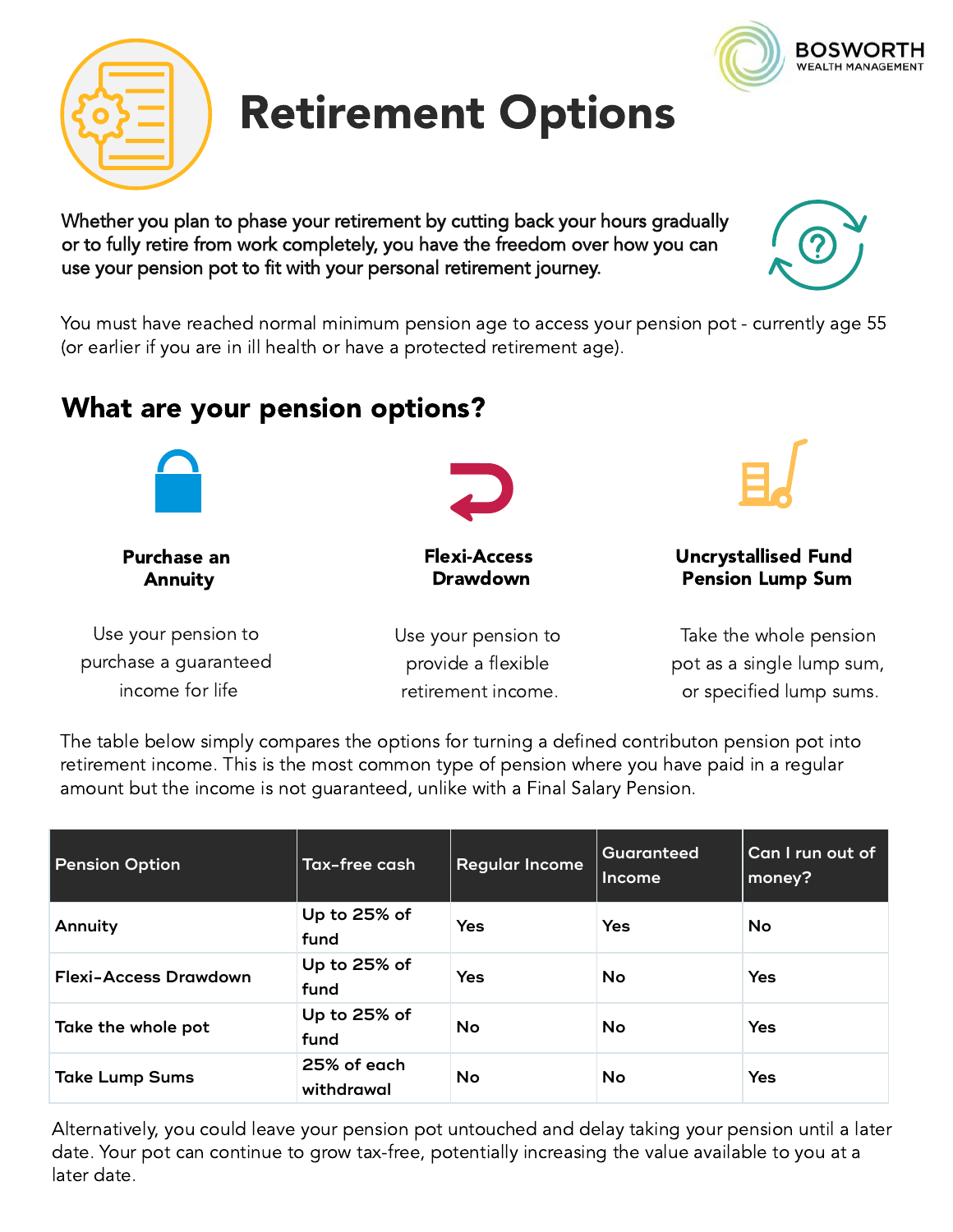

## Crystallising your Pension

'Crystallising' your pension simply refers to the process of taking benefits from all or part of your pension. You can take a tax-free lump sum of up to 25% and draw a taxable income from the remaining 75% via Flexi-Access Drawdown or through the purchase of an annuity. The 75% is taxable at your marginal rate (20% basic rate, 40% higher rate and 45% additional rate).

It is not possible to access your tax-free cash without crystallising all or part of your pension.

For an example, if you required £10,000 tax-free cash, you would need to crystallise £40,000 of your pension fund.



You would receive:

- $\cdot$  £10,000 (25% of £40,000) as a tax-free lump sum.
- The remaining 75%, £30,000, could be withdrawn in full and paid as a cash lump sum, taken as drawdown income or designated to Flexi-Access Drawdown where it will remain invested or be used to purchase a lifetime guaranteed income via an annuity.

All of these options would be taxable at your marginal rate.



The primary feature of an annuity is the ability to receive your 25% tax free cash and use the remaining balance to purchase a guaranteed level of income which will be paid for the rest of your life. There are various features that can be built in to this, such as escalating income, but the main feature is the use of your pension fund to purchase an income for life.

Once this has been entered into it **cannot be changed** and an income would be paid for the rest of your life. Unless you purchase a guarantee or a spouse's pension, the annuity would cease on your death. Therefore, if you were to die in the early years of purchasing your annuity, you would not have received back as much as was used to purchase the annuity and nothing would be paid out on your death. Conversely if you were to live for many years, the annuity purchase could prove to be very good value for money.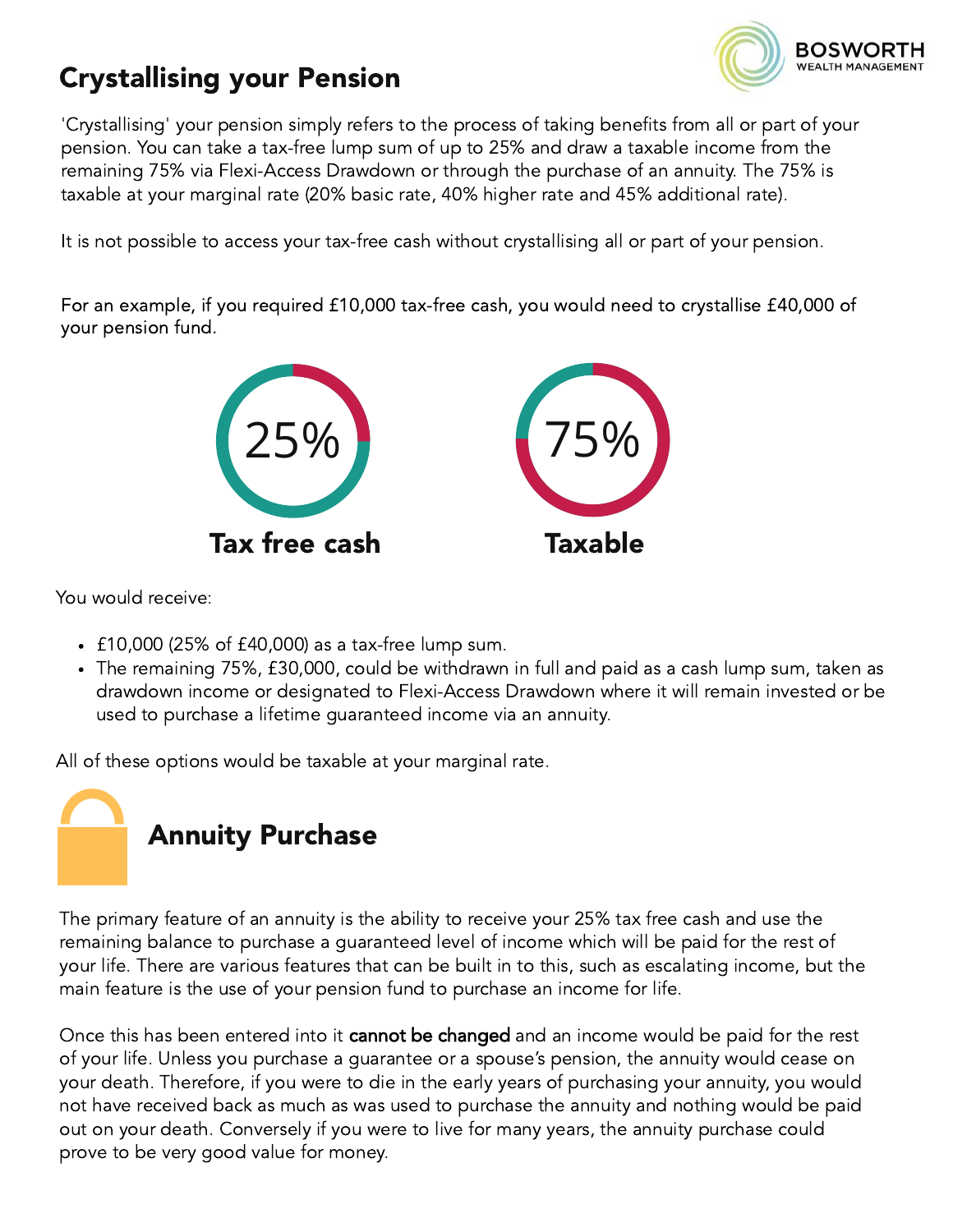



The primary feature of Flexi-Access Drawdown is the ability to receive 25% of the amount crystallised and the remaining 75% of the crystallisation will be allocated to drawdown.

You can choose to take all of your tax-free cash in one go, and crystallise the full value of your pension plan, or spread it out over a series of smaller crystallisations and payments.

Flexible access allows you to dip into your retirement savings with the rest remaining invested within your plan. The intention of which is to increase the value of your retirement fund over the long-term. With flexible access, there is no limit to the amount that can be withdrawn

Again, funds withdrawn from drawdown are already crystallised and will therefore be added to your taxable income in that year and taxed accordingly.



If flexible access is used and a taxable income is withdrawn, there is a reduction to the level of future pension contributions that you can make. This is called the Money Purchase Annual Allowance which is currently £4,000 per annum.

meome mat can<br>still be set at £0.<br>Clients who were Prior to 6th April 2015, Capped Drawdown was the most frequent used form of drawdown. There are therefore still many Capped Drawdown plans around and these have a limit on the amount of income that can be drawn each year with this limit reviewed every three years. The minimum can

Clients who were in Capped Drawdown prior to 6th April 2015 have retained access to the standard Annual Allowance of £40,000.

It is important to note that with Flexible Access, your income is not guaranteed to last forever. If you take too much money and live longer than expected, or if your underlying investments do not perform as well as you had hoped, you could run out of money before you die.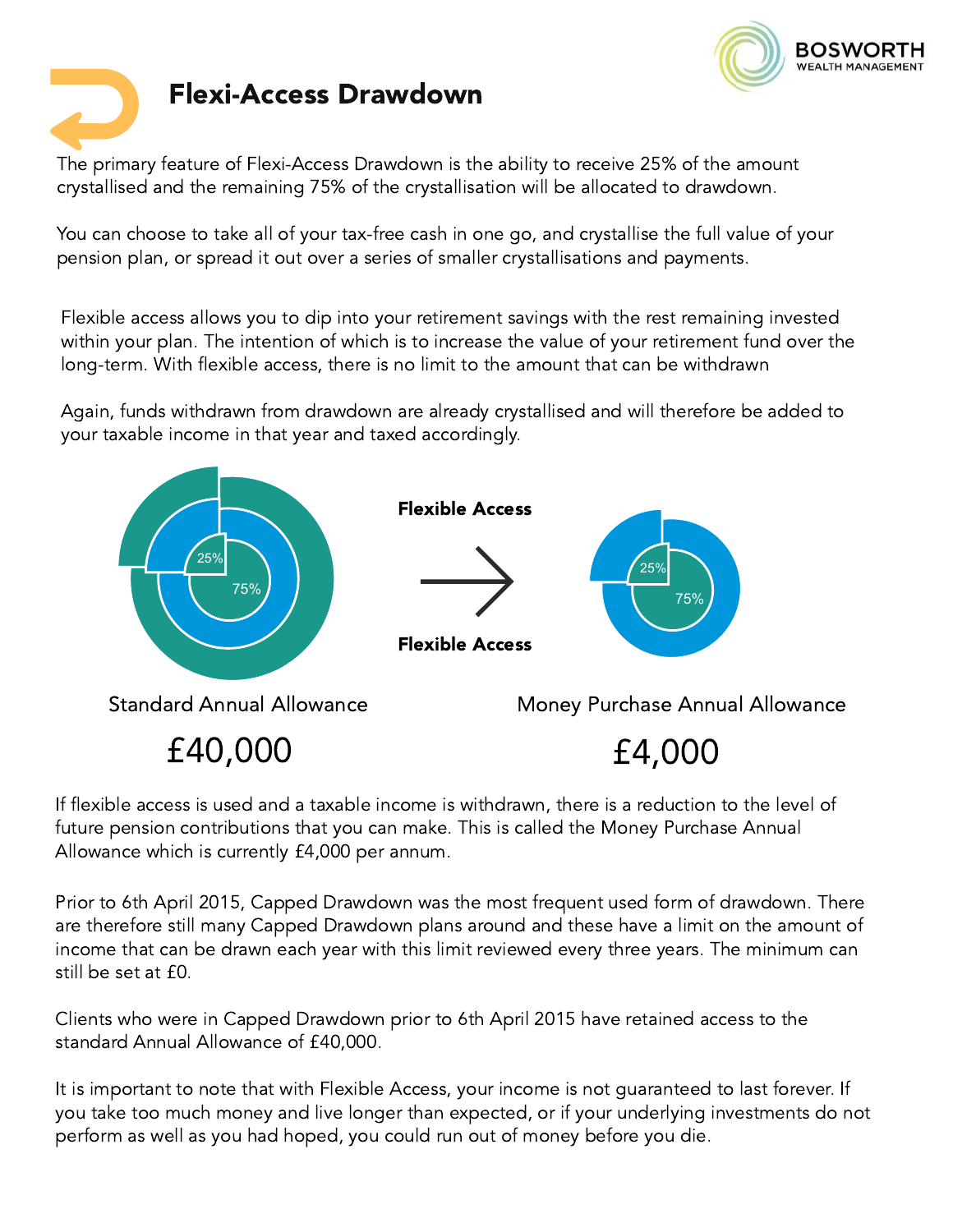

# Uncrystallised Fund Pension Lump Sum

### Encash entire pension pot

It is possible to take your entire pension fund in one go as cash for you to spend as you wish. However, there are considerable tax implications to consider as 75% of the withdrawal will be added to the rest of your income for that year, and taxed at your highest rate.

If you have £10,000 or less in your pension pot and you want to take it all in one go – you may be able to take it as a 'small pot lump sum' – as long as you meet all of HM Revenue & Customs' (HMRC's) rules about when a small pot lump sum can be taken. There are different rules depending on what type of pension you have.

If the circumstances meet all of HMRC's rules, the withdrawal will not trigger the MPAA but will still be taxed similar to a UFPLS payment.



## Lump sum payments

It is possible to take cash as and when you need it from your existing pension plan and leave the rest untouched where it can continue to grow tax-free. This is known as Uncrystallised Fund Pension Lump Sum. Under this option, this means that you have not 'crystallised' your pension pot by turning in into an income, such as through an annuity or allocating to Flexi-Access Drawdown. However, when you start taking lump sums payments from your pension, this will restrict your future contributions as the MPAA will apply.

Using UFPLS is similar to using your pension as a savings account, taking cash out when you need it, with the rest continuing to grow. Again, each withdrawal is 25% tax-free, and the remaining 75% taxed at your marginal rate.

Similar to Flexible Access, your income is not guaranteed to last forever under this option.

#### For example, an £1,000 UFPLS withdrawal.

£250 tax-free, 25% £750 taxable income, 75%

£250 tax-free £750 @ Basic Rate Tax 20% = £600 £850